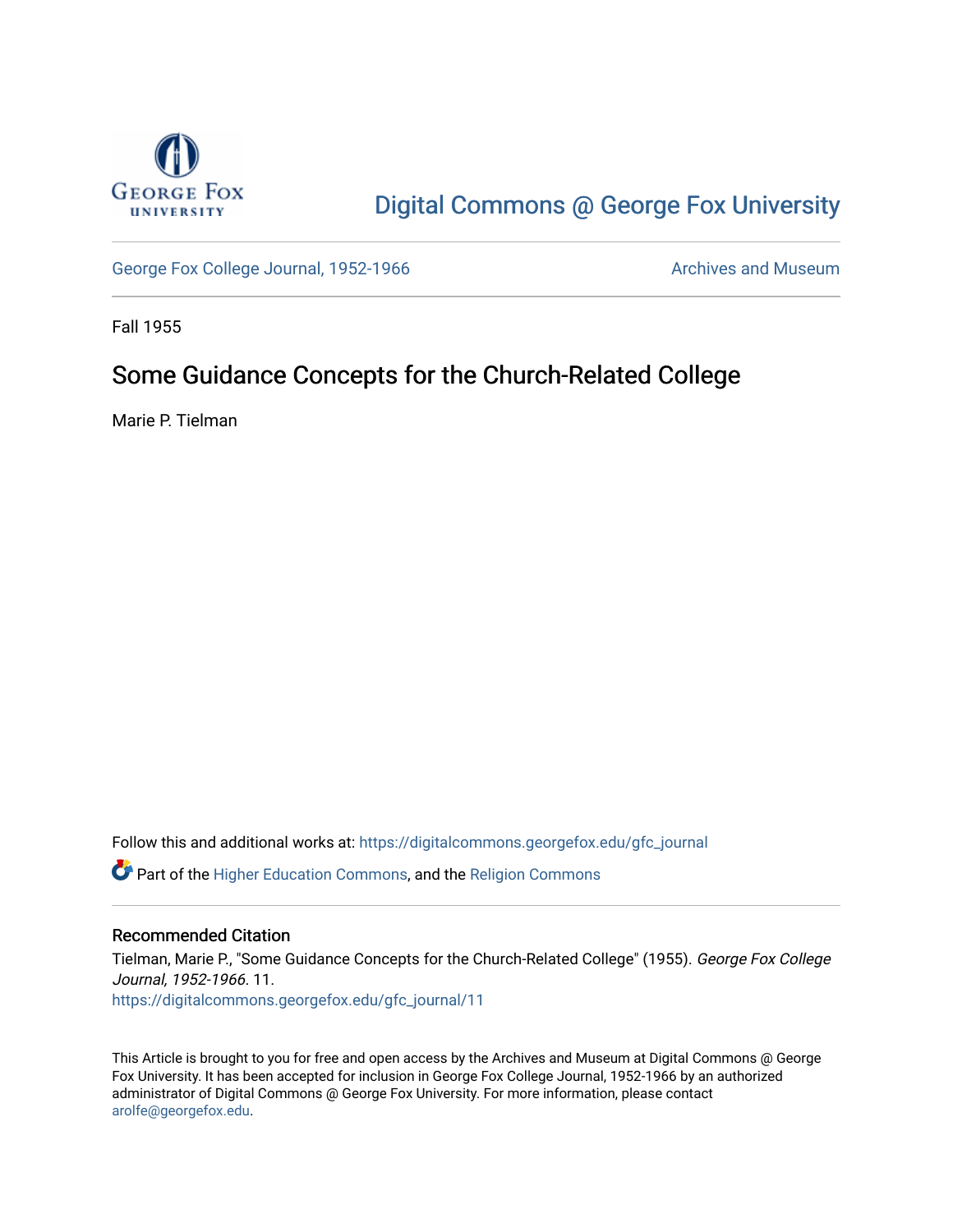

About this time the lady Clayppod was muck troubled in mind; which when I heard of it, I was moved to write her:

"Friend: Be still and cool in thy own, mind and spirit from thy own thoughts, and then thou wilt feel the principle of God to turn thy mind to the Lord, from whom life comes."

Journal, George Fox, Edition of 1839

## Some Guidance Concepts for the Church-Related College

BY MARIE PLOOG TIELEMAN DIRECTOR OF GUIDANCE

#### I. What Is Guidance?

As society surrounding and permeating a college campus becomes more and more complex, student needs and student problems seem to increase proportionately. This does not imply that guidance offers help only to a student with problems he cannot solve; it also must help the currently "untroubled" ones. For now-a-days each of us needs the understanding assistance of others.

Unfortunately, there are many misconceptions concerning the meaning of guidance. Good guidance is not advicegiving or telling a student what he should or must do; instead, it is a process whereby a counselor gives a student necessary information, lends him a sympathetic ear and a warm heart, and then leads him to make up his own mind and have the necessary courage to follow through with actions appropriate to his decisions. This means that adequate counseling should help each student understand his abilities and interests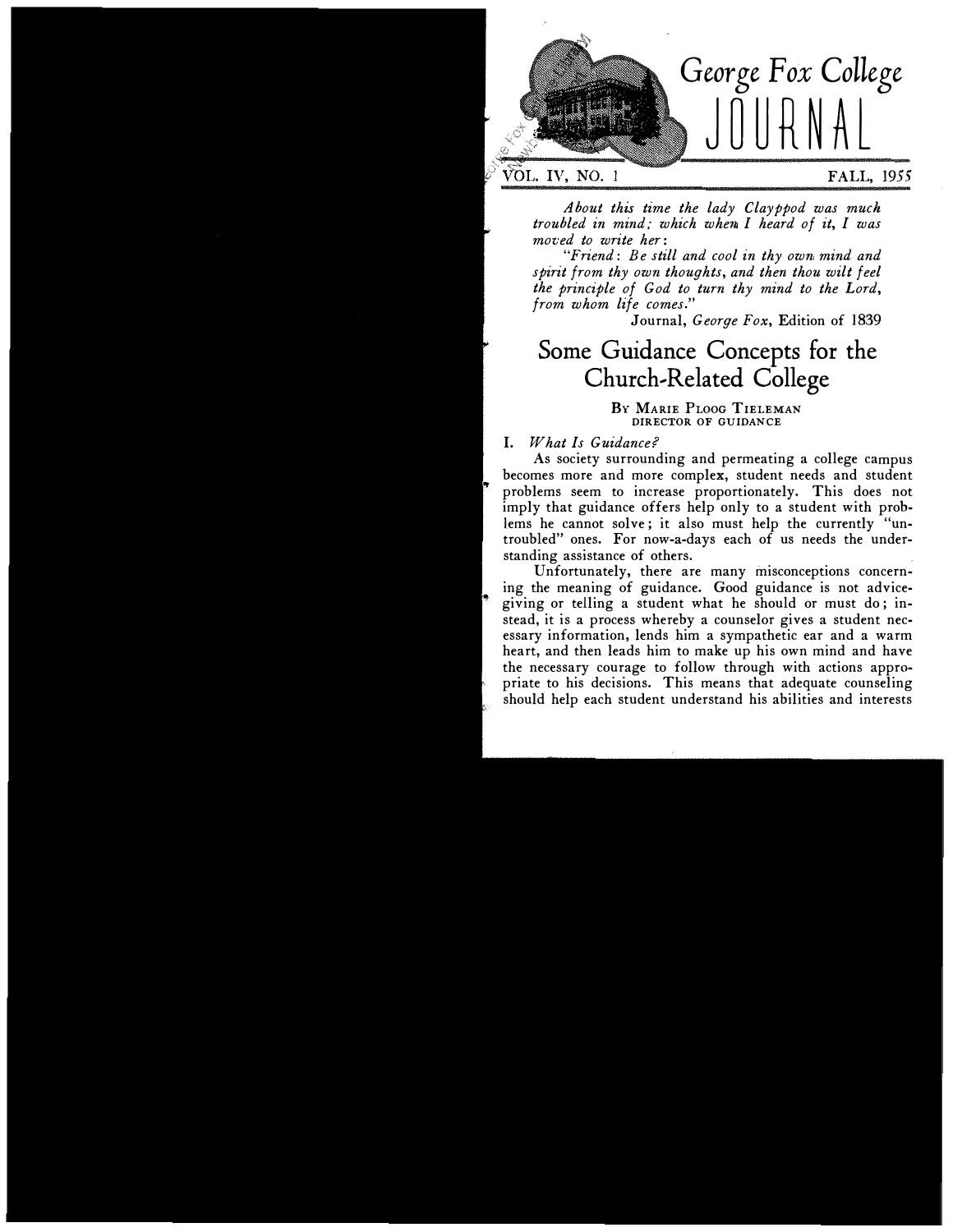in order to develop them as fully as possible; it should help him harness these interests and abilities to goals which are worthy of his best efforts; and it must ultimately help him to reach a state of complete and mature self-guidance.

There are many areas of guidance, but here at George Fox College, we are concerned primarily with *personal* (social, moral, ethical, spiritual), academic, and vocational guidance. Furthermore, we consider guidance as an integral part of the entire college program. We attempt to be neither paternalistic nor clinical in our practises, but we try to realize that education, to be most effective, must serve the whole student. We seek earnestly to help him to enlarge all possible areas of conscious understanding. It is not enough to have him properly "Orientationed" during the opening weeks of college to scold him when his grades are below expectations and the class average, to supervise his schedule at registration time and sign it more or less reluctantly with the proper "admonishing" as to over-loads or underloads. No indeed! If we as counselors have not helped the student to deal more effectively with himself, his goals, his environment, and his total maturation as a Christian, we have failed him. A. E. Traxler puts it this way, " ... guidance under ideal conditions enables each individual to understand his abilities and interests, to develop them as well as possible, and to relate them to life goals; and finally to reach a state of mature self-guidance as a desirable member of the social order".

#### II. What Are Some Worthwhile Aims and Purposes of Guidance?

In a good guidance program just as in a good Mental Hygiene program, prevention of problems is tremendously important. One of the first aims, then, should be to "spot" difficulties before they occur and do everything possible to prevent problems from arising. A second aim follows this very closely: to encourage counselors to be alert to problems as they emerge and to undertake a continuous program of self-improvement in order to meet these problems adequately. A third aim has to do with students who are "loafing along" using a mere fragment of the personal resources God has entrusted in their care. Somehow these students should be chal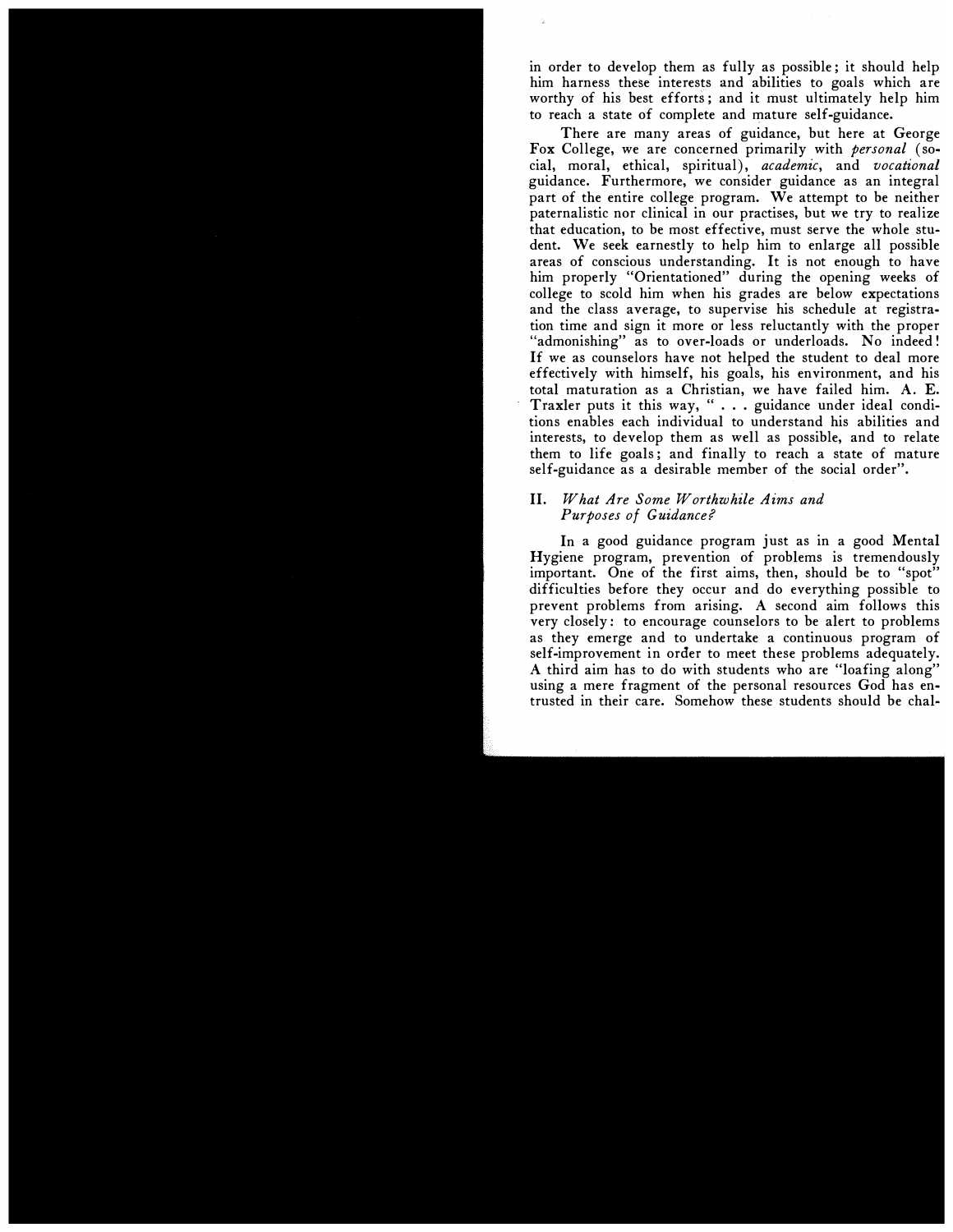the counselor know when and to whom to refer his counselee when expert information or help is needed. It demands that he develop the ability to listen creatively. A good counselor usually listens far more than he talks. It demands that he emphasize with the counselee's interests, his dreams and ambitions, and his reactions no matter how "unusual" they may seem at the time. He must remember that attitudes and feelings are often as important as objective ideas and facts.

For some counselors it is difficult to hold his counselee's "affairs" in strictest confidence. Any betrayal of confidence by inuendo or the spoken word is unpardonable and fatal to the effectiveness of the counselor and the trust of his counselee.

For other counselors it is difficult to remain calm and relaxed whenever his counselee presents a tension-ridden situation to him. Neither "shock" nor a horrified expression of "how could you do, say, or think such a wicked thing?" will help to remedy the situation which exists.

In conclusion, another problem in a small school where everyone knows everyone is to avoid encouraging, consciously or unconsciously, the counselee to develop a strong personal attachment to the counselor whom the student feels has done so much to help him. These attachments tend to lead the student to further dependency on others. Remember, it is the counselor's business to work himself out of a job as quickly as possible in order that the counselee and his God can take over and carry on effectively and efficiently to ultimate and complete victory.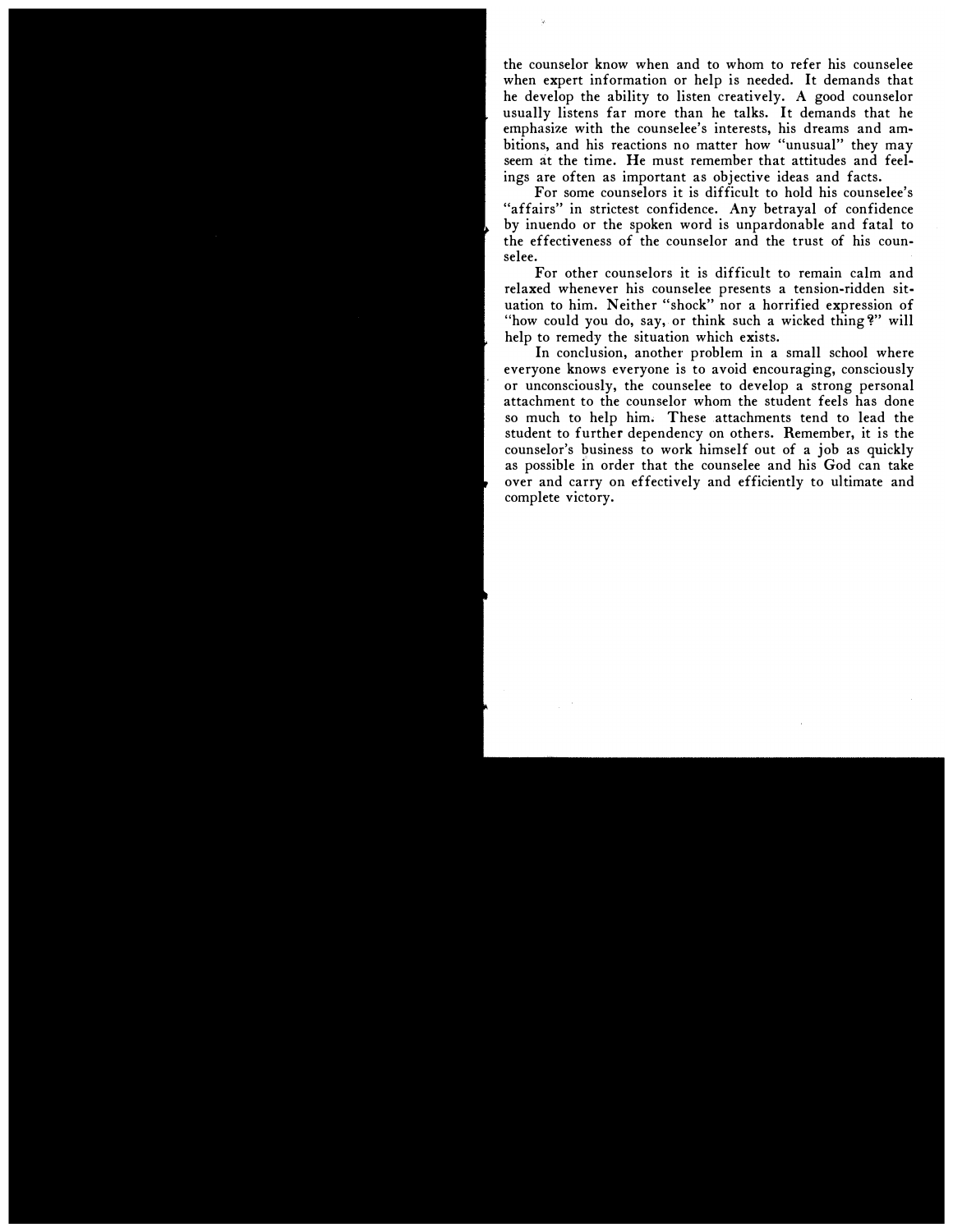what's best for another individual who, in the end, must give an account of his decisions and actions whether they have been good or not, whether they have been his own or not. It slashes the student by fooling him into thinking there will always be someone around to make the decisions which are "best" for him. The temptation to dispense a "pill" is particularly strong when a student comes with a problem the busy counselor can foresee will require several hours for the two of them to work out together in such way that the student will make his own choices and map out a plan of action from the information the counselor presents or arranges for others to present to him. It is so much easier and faster to give this student a ready piece of advice and admonish him to fulfill it faithfully. Some counselors may even become so ego-involved in "solving" the student's problem that a paternalistic emotional crisis may follow the student's failure to follow his "good" advice.

A second difficulty exists in finding counseling rooms which are free from distractions and interruptions where the counselor and counselee can proceed in mutual confidence to explore the current need.

Sometimes it is difficult for a counselor to talk with a student as a friend with whom he can have a frank exchange of ideas. It is difficult for him to share an experience and to resist the temptation to dominate it by virtue of this maturity, experience, and position. Tolerance of the student as well as understanding of his needs is absolutely necessary. Whatever respect there is on the part of the student for his counselor must be one that is earned and not one based on compulsion, awe, or expediency.

Another problem centers around the counselor's need for good guidance techniques. This demands a thorough knowledge of the latest guidance literature. It demands that he know how to gain rapport with the students entrusted to him as counselor. It demands that he know how to carry on an interview so the real problem is presented for diagnosis, study, and solution. It demands that before he ends each interview the counselee has gained some insight into his problem so he can start to take definite steps to begin the remedy before the next interview is scheduled to take place. It demands that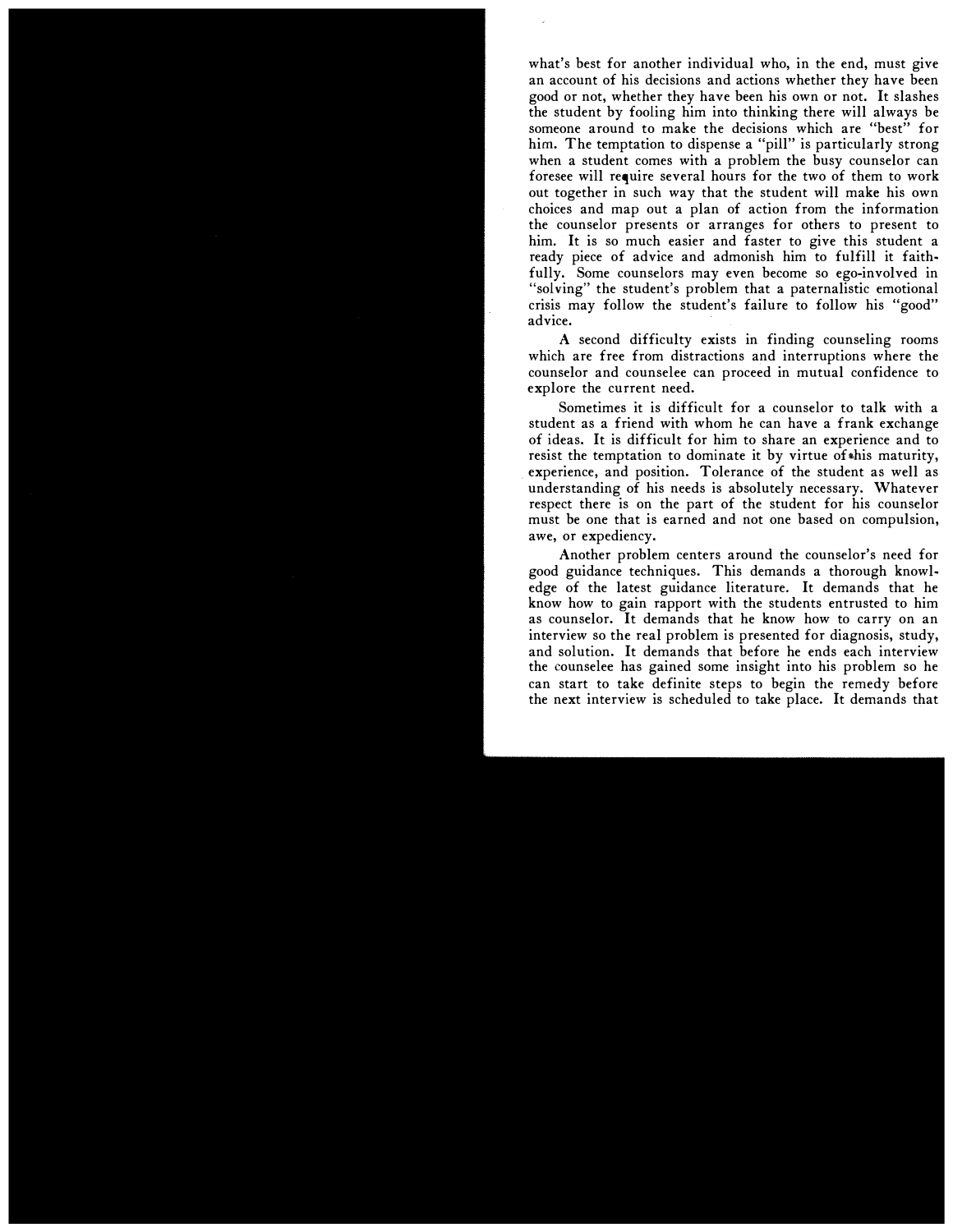lenged to make better use of the aptitudes and abilities they have but do not use. A fourth aim embodies the necessity of helping each student to understand himself better in order to reach a greater degree of self-realization so that he may become increasingly more self-directing, and, with God's help, make more satisfactory adjustments to all life's situations. A fifth aim is one which concerns those who constitute the counseling staff. In a small college it is possible and necessary to help each other to provide a sympathetic, intelligent, and understanding approach to the variety of problems confronting the students. Only by working together in an atmosphere of brotherly concern for each other can an already over-burdened staff hope to give maximum guidance to student needs.

#### III. What Guidance Tools Are Available to the Counselor?

At George Fox College the following Cumulative Record Data is available to all Student Counselors: High school records (grades, test data, miscellaneous data), pre-registration correspondence and references, health data, Psychological Test data, Achievement Test data (mathematics, social studies, natural sciences, English), Vocational Test data, Personality Test data, records of academic achievements at George Fox College or colleges from which a student has transferred, Activities record and Activities preferences, and other miscellaneous information. Obviously, no data or test results can be trusted as "absolutes", yet they serve to show the way or "point the direction" a student may go with some assurance of success.

#### IV. What Problems Confromt the Counselor?

One temptation ever-present in any guidance situation is for the counselor to supply the solution for the student with a problem rather than "suffer" along with him while he makes his own choices from suggestions, information, and possible answers he offers him. Some have referred to this practise of prescribing the remedy as "pill" psychology. At best this can be a "two-edged sword" for both the student and his counselor. It slashes the counselor by tempting him to decide